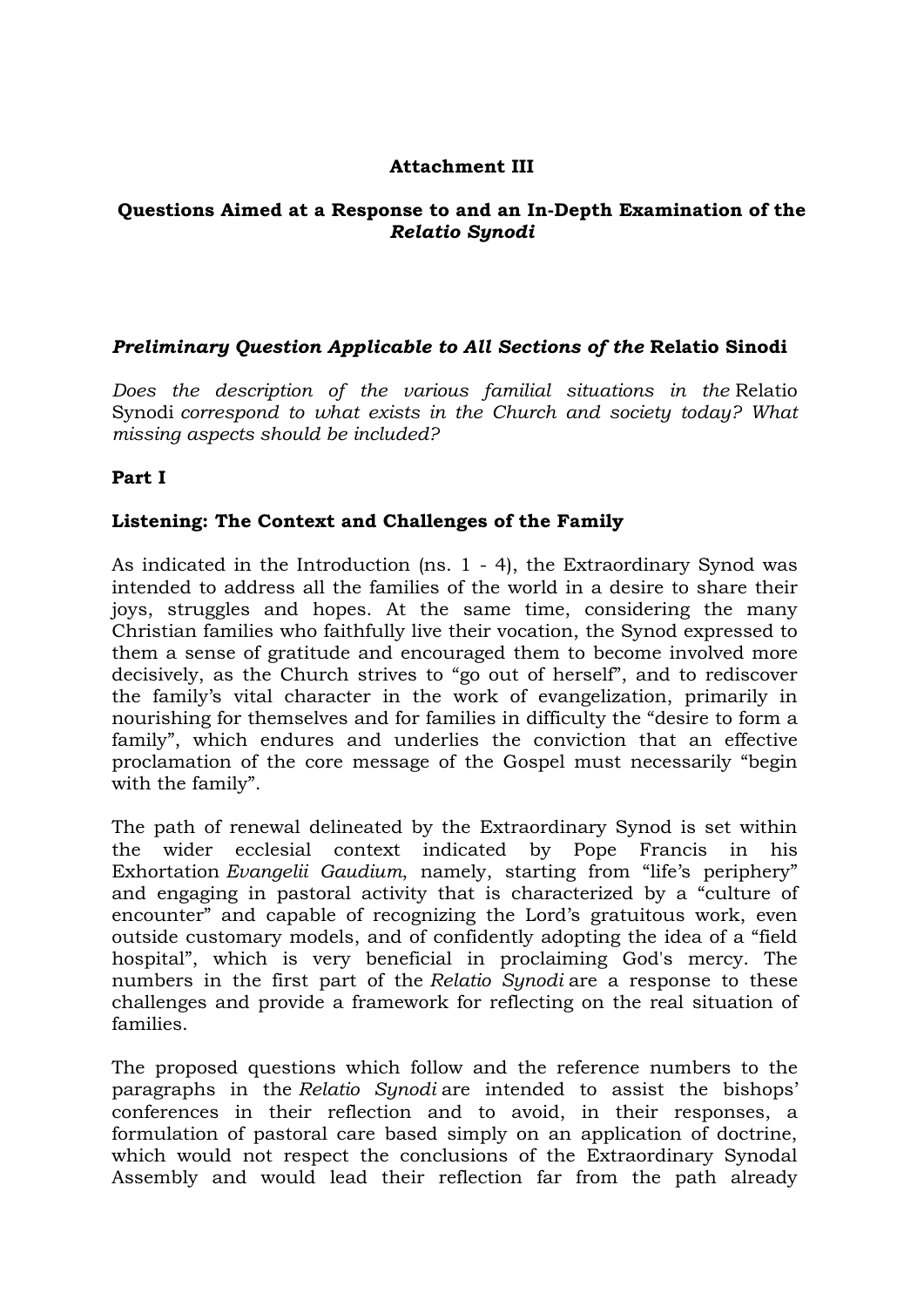indicated.

# **The Socio-Cultural Context (ns. 5 - 8)**

1. *What initiatives are taking place and what are those planned in relation to the challenges these cultural changes pose to the family (cf. ns. 6 - 7): which initiatives are geared to reawaken an awareness of God's presence in family life; to teaching and establishing sound interpersonal relationships; to fostering social and economic policies useful to the family; to alleviating difficulties associated with attention given to children, the elderly and family members who are ill; and to addressing more specific cultural factors present in the local Church?*

2. *What analytical tools are currently being used in these times of anthropological and cultural changes; what are the more significant positive or negative results? (cf. n. 5)*

3. *Beyond proclaiming God's Word and pointing out extreme situations, how does the Church choose to be present "as Church" and to draw near families in extreme situations? (cf. n. 8). How does the Church seek to prevent these situations? What can be done to support and strengthen families of believers and those faithful to the bonds of marriage?*

4. *How does the Church respond, in her pastoral activity, to the diffusion of cultural relativism in secularized society and to the consequent rejection, on the part of many, of the model of family formed by a man and woman united in the marriage and open to life?*

# **The Importance of Affectivity in Life (ns. 9 - 10)**

5. *How do Christian families bear witness, for succeeding generations, to the development and growth of a life of sentiment? (cf. ns. 9 - 10). In this regard, how might the formation of ordained ministers be improved? What qualified persons are urgently needed in this pastoral activity?*

# **Pastoral Challenges (n. 11)**

6. *To what extent and by what means is the ordinary pastoral care of families addressed to those on the periphery? (cf. n. 11). What are the operational guidelines available to foster and appreciate the "desire to form a family" planted by the Creator in the heart of every person, especially among young people, including those in family situations which do not correspond to the Christian vision? How do they respond to the Church's efforts in her mission to them? How prevalent is natural marriage among the non-baptized, also in relation to the desire to form a family among the young?*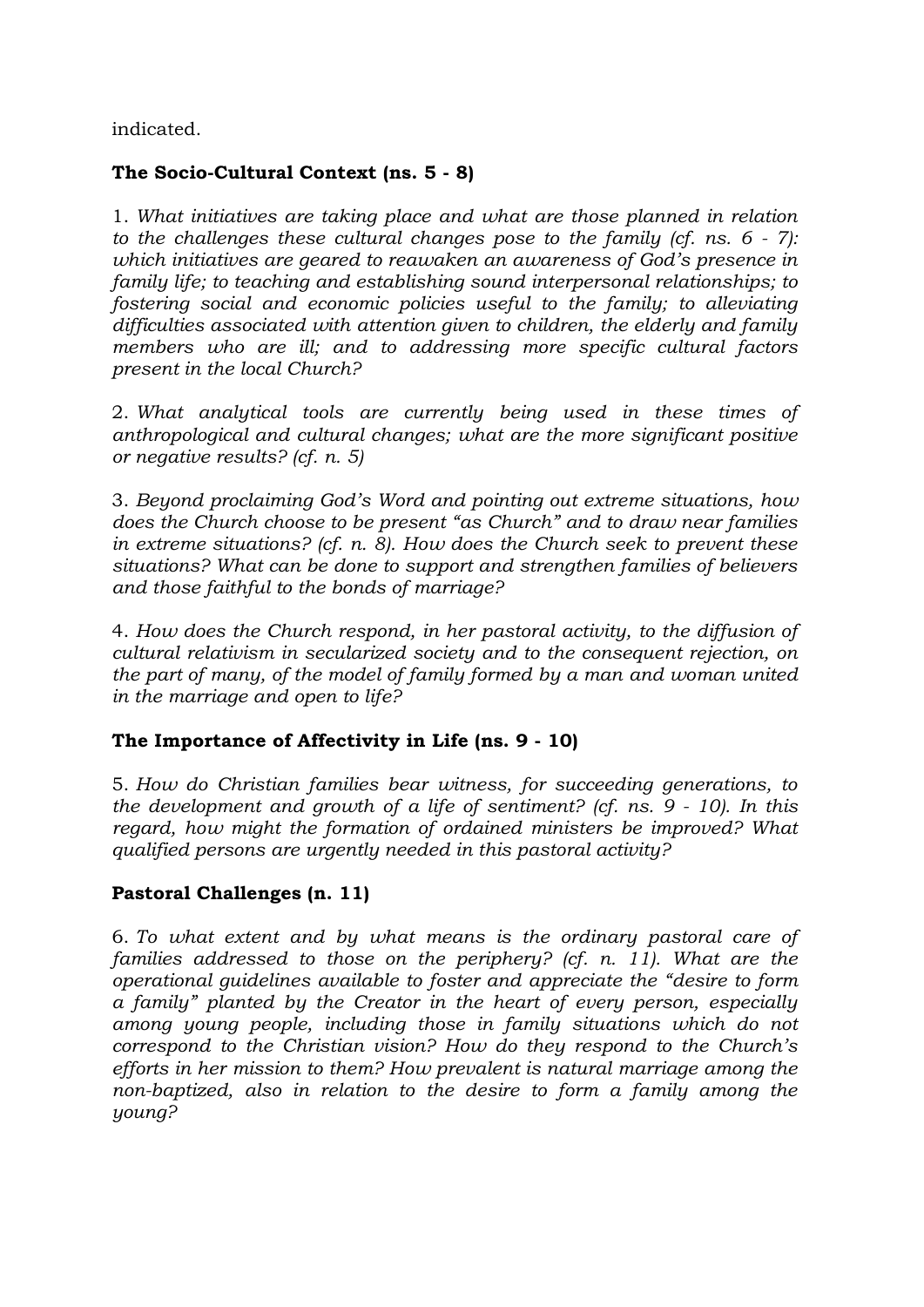## **Part II**

## **Looking at Christ: The Gospel of the Family**

The Gospel of the Family, faithfully preserved by the Church from the time of Christ's Revelation, both written and transmitted through the ages, needs to be proclaimed in today's world with renewed joy and hope, continuing all-the-while to look at Jesus Christ. The vocation and mission of the family is fully configured to the order of creation which develops into that of redemption, as summarized by the desire of the Council, "let the spouses themselves, made to the image of the living God and enjoying the authentic dignity of persons, be joined to one another in equal affection, harmony of mind and the work of mutual sanctification. Thus, following Christ who is the principle of life, by the sacrifices and joys of their vocation and through their faithful love, married people can become witnesses of the mystery of love which the Lord revealed to the world by his dying and his rising to life again" (*Gaudium et Spes*, 52; cf. *The Catechism of the Catholic Church*, 1533-1535). From this vantage point, the questions arising from the *Relatio Synodi* are devised to prompt a faithful and bold response from the Pastors and the People of God in a renewed proclamation of the Gospel of the Family.

### **Looking at Jesus and the Divine Pedagogy in the History of Salvation (ns. 12 - 14)**

Accepting the invitation of Pope Francis, the Church looks to Christ in his enduring truth and inexhaustible newness, which also sheds light on the family. "Christ is the 'eternal Gospel' (*Rev* 14:6); he 'is the same yesterday and today and forever' (*Heb* 13:8), yet his riches and beauty are inexhaustible. He is for ever young and a constant source of newness" (*Gaudium Evangelii*, 11).

7. *A fixed gaze on Christ opens up new possibilities. "Indeed, every time we return to the source of the Christian experience, new paths and undreamed of possibilities open up" (n. 12). How is the teaching from Sacred Scripture utilized in pastoral activity on behalf of families. To what extent does "fixing our gaze on Christ" nourish a pastoral care of the family which is courageous and faithful?*

8. *What marriage and family values can be seen to be realized in the life of young people and married couples? What form do they take? Are there values which can be highlighted? (cf. n. 13) What sinful aspects are to be avoided and overcome?*

9. *What human pedagogy needs to be taken into account — in keeping with divine pedagogy — so as better to understand what is required in the Church's pastoral activity in light of the maturation of a couple's life together which would lead to marriage in the future? (cf. n. 13)*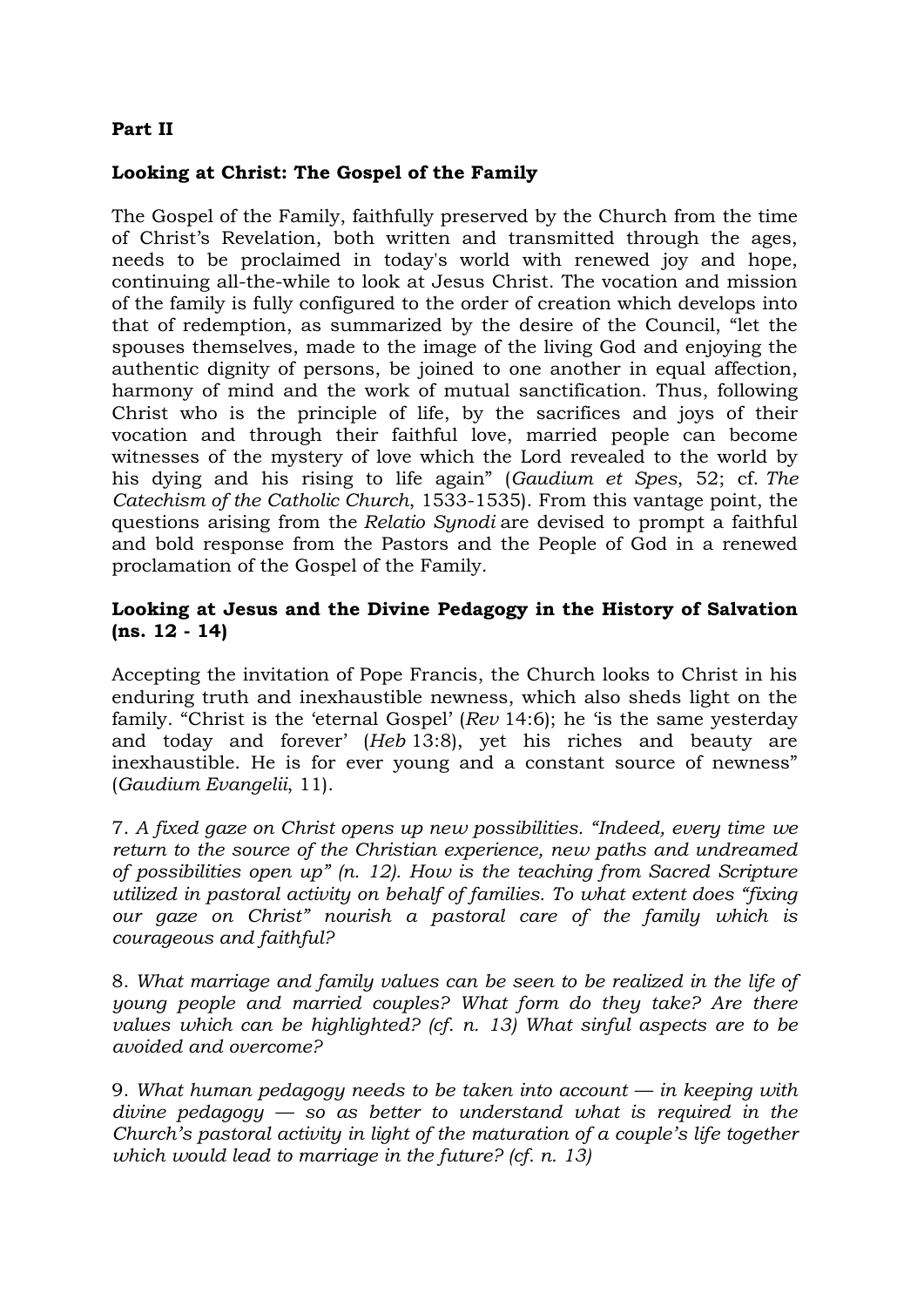10. *What is being done to demonstrate the greatness and beauty of the gift of indissolubility so as to prompt a desire to live it and strengthen it more and more? (cf. n. 14)*

11. *How can people be helped to understand that a relationship with God can assist couples in overcoming the inherent weaknesses in marital relations? (cf. n. 14) How do people bear witness to the fact that divine blessings accompany every true marriage? How do people manifest that the grace of the Sacrament sustains married couples throughout their life together?*

# **The Family in God's Savific Plan (ns. 15 - 16)**

In creation, the vocation of the love between a man and woman draws its full realization from the Paschal Mystery of Christ the Lord, who, in his total gift of self, makes the Church his Mystical Body. Christian marriage, in drawing on the grace of Christ, thus becomes, for those who are called, the path leading to the perfection of love, which is holiness.

12. *How can people be made to understand that Christian marriage corresponds to the original plan of God and, thus, one of fulfillment and not confinement? (cf. n. 13)*

13. *How can the Church be conceived as a "domestic Church" (*Lumen Gentium*, 11), agent and object of the work of evangelization in service to the Kingdom of God?*

14. *How can an awareness of this missionary task of the family be fostered?*

# **The Family in the Church's Documents (ns. 17 - 20)**

The Church's Magisterium in all its richness needs to be better known by the People of God. Marital spirituality is nourished by the constant teaching of the Pastors, who care for the flock, and grow through their continual attentiveness to the Word of God and to the sacraments of faith and charity.

15. *The Lord looks with love at the Christian family and through him the family grows as a true community of life and love. How can a familial spirituality be developed and how can families become places of new life in Christ? (cf. n. 21)*

16. *What initiatives in catechesis can be developed and fostered to make known and offer assistance to persons in living the Church's teaching on the family, above all in surmounting any possible discrepancy between what is lived and what is professed and in leading to a process of conversion?*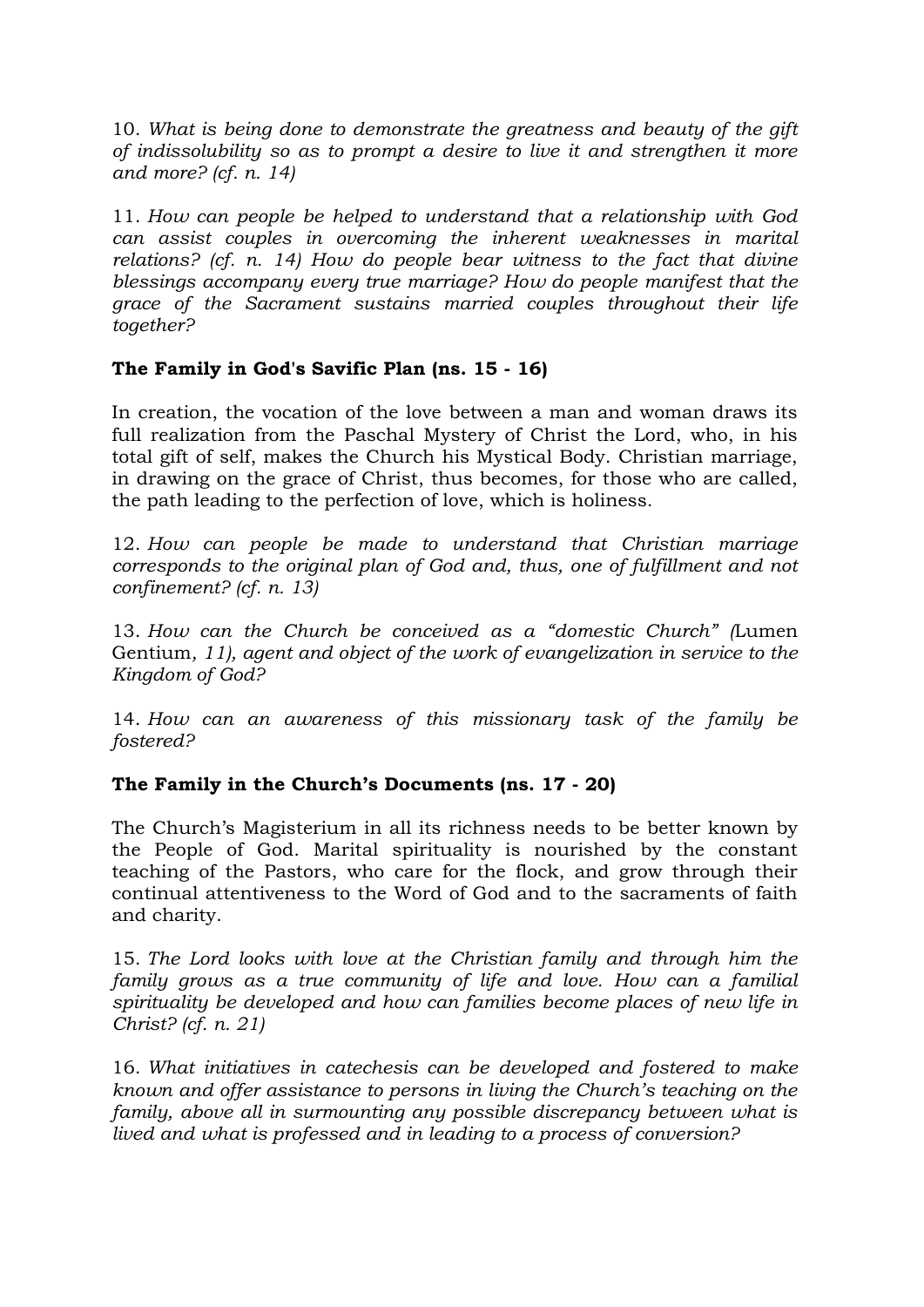### **The Indissolubility of Marriage and the Joy of Sharing Life Together (ns. 21 - 22)**

"Authentic married love is caught up into divine love and is governed and enriched by Christ's redeeming power and the saving activity of the Church, so that this love may effectively lead the spouses to God and may aid and strengthen them in the sublime mission of being father and mother. For this reason, Christian spouses have a special sacrament by which they are fortified and receive a kind of consecration in the duties and dignity of their state. By virtue of this sacrament, as spouses fulfil their conjugal and family obligation, they are penetrated with the spirit of Christ, which suffuses their whole lives with faith, hope and charity. Thus they increasingly advance the perfection of their own personalities, as well as their mutual sanctification, and hence contribute jointly to the glory of God" (*Gaudium et Spes*, 48).

17. *What initiatives can lead people to understand the value of an indissoluble and fruitful marriage as the path to complete personal fulfilment? (cf. n. 21)*

18. *What can be done to show that the family has many unique aspects for experiencing the joys of human existence?*

19. *The Second Vatican Council, returning to an ancient ecclesial tradition, expressed an appreciation for natural marriage. To what extent does diocesan pastoral activity acknowledge the value of this popular wisdom as fundamental in culture and society? (cf. n. 22)*

#### **The Truth and Beauty of the Family and Mercy Towards Wounded and Fragile Families (ns. 23 - 28)**

After having considered the beauty of successful marriages and strong families and shown appreciation for the generous witness of those who remain faithful to the bonds of marriage, even when abandoned by their spouses, the Pastors at the Synod asked themselves — in an open and courageous manner but not without concern and caution — how the Church is to regard Catholics who are united in a civil bond, those who simply live together and those who, after a valid marriage, are divorced and remarried civilly.

Aware of the obvious limitations and imperfections present in many different situations, the synod fathers assumed the positive outlook indicated by Pope Francis, according to which "without detracting from the evangelical ideal, they need to accompany with mercy and patience the eventual stages of personal growth as these progressively occur."(*Evangelii Gaudium*, 44).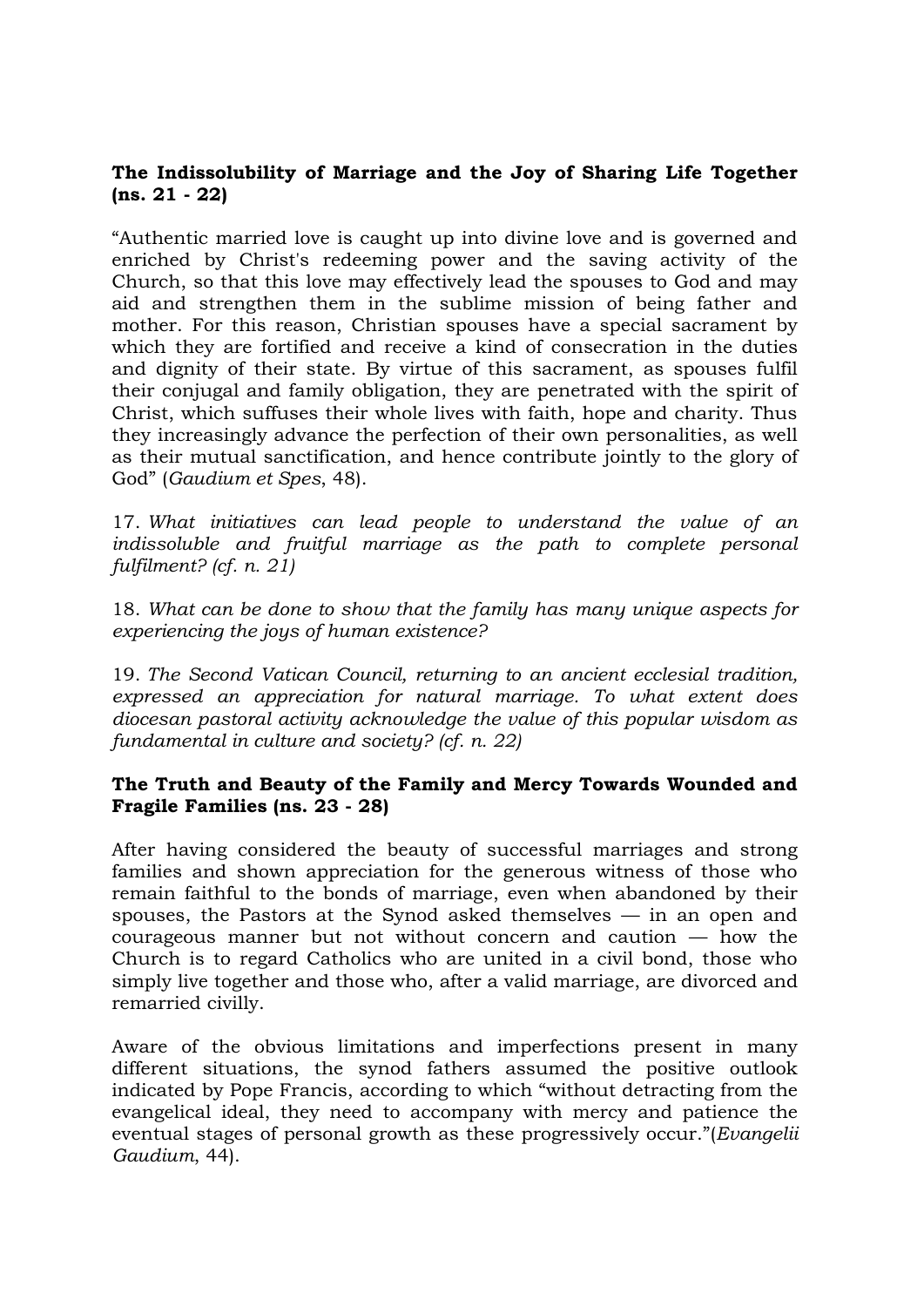20. *How can people be helped to understand that no one is beyond the mercy of God? How can this truth be expressed in the Church's pastoral activity towards families, especially those which are wounded and fragile? (cf. n. 28)*

21. *In the case of those who have not yet arrived at a full understanding of the gift of Christ's love, how can the faithful express a friendly attitude and offer trustworthy guidance without failing to proclaim the demands of the Gospel? (cf. n. 24)*

22. *What can be done so that persons in the various forms of union between a man and a woman — in which human values can be present — might experience a sense of respect, trust and encouragement to grow in the Church's good will and be helped to arrive at the fulness of Christian marriage? (cf. n. 25)*

# **Part III**

#### **Confronting the Situation: Pastoral Perspectives**

In examining Part III of the *Relatio Synodi*, it is important to be guided by the pastoral approach initiated at the Extraordinary Synod which is grounded in Vatican II and the Magisterium of Pope Francis. The episcopal conferences have the responsibility to continue to examine this part thoroughly and seek the involvement, in the most opportune manner possible, all levels of the local Church, thus providing concrete instances from their specific situations. Every effort should be made not to begin anew, but to continue on the path undertaken in the Extraordinary Synod as a point of departure.

#### **Proclaiming the Gospel of the Family Today in Various Contexts (ns. 29 - 38)**

Because of the needs of the family and, at the same time, the many complex challenges that are present in the world today, the Synod emphasized making a renewed commitment to proclaiming the Gospel of the Family in a bold and more insistent manner.

23. *How is the family emphasized in the formation of priests and other pastoral workers? How are families themselves involved?*

24. *Are people aware that the rapid evolution in society requires a constant attention to language in pastoral communication. How can an effective testimony be given to the priority of grace in a way that family life is conceived and lived as welcoming the Holy Spirit?*

25. *In proclaiming the Gospel of the Family, how can the conditions be created so that each family might actually be as God wills and that society might acknowledge the family's dignity and mission? What "pastoral*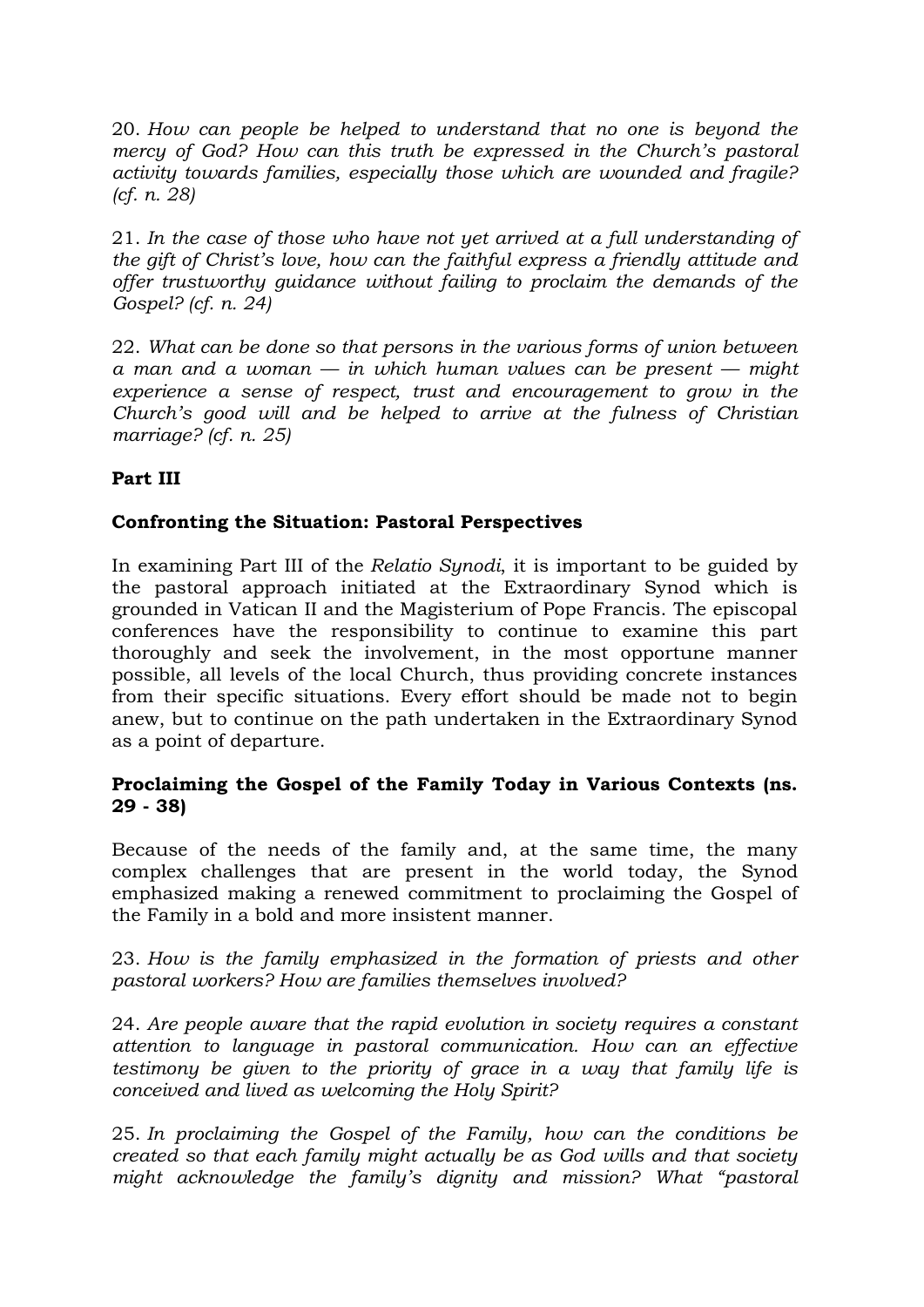*conversion" and what further steps towards an in-depth examination are being done to achieve this?*

26. *Are people aware of the importance of the collaboration of social and civil institutions on behalf of the family? How is this actually done? What criteria are used to inspire it? In this regard, what role can be played by family associations? How can this collaboration be sustained even in a bold repudiation of the cultural, economic and political processes which threaten the family?*

27. *How can relations between family, society and civil life be fostered for the benefit of the family? How can the support of the State and the international community be fostered on behalf of the family?*

## **Guiding Engaged Couples in Their Preparation for Marriage (ns. 39 - 40)**

The Synod recognized the steps taken in recent years to facilitate an effective preparation of young people for marriage, stressing, however, a need for a greater commitment of the entire Christian community in not only the preparation but also the initial years of family life.

28. *How is marriage preparation proposed in order to highlight the vocation and mission of the family according to faith in Jesus Christ? Is it proposed as an authentic ecclesial experience? How can it be renewed and improved?*

29. *How does the catechesis of Christian initiation present an openness to the vocation and mission of the family? What practices are seen as most urgent? How is the relation among Baptism, Eucharist and marriage proposed? What emphasis is given to the character of the catechumenate and mystagogy which is often a part of marriage preparation? How can the community be involved in this preparation?*

# **Accompanying Married Couples in the Initial Years of Marriage (n. 40)**

30. *Does marriage preparation and accompanying couples in the initial years of married life adequately value the important contribution of the witness and sustenance which can be given by families, associations and family movements? What positive experiences can be reported in this regard?*

31. *The pastoral accompaniment of couples in the initial years of family life — as observed in synodal discussion — needs further development. What are the most significant initiatives already being undertaken? What elements need further development in parishes, dioceses or associations and movements?*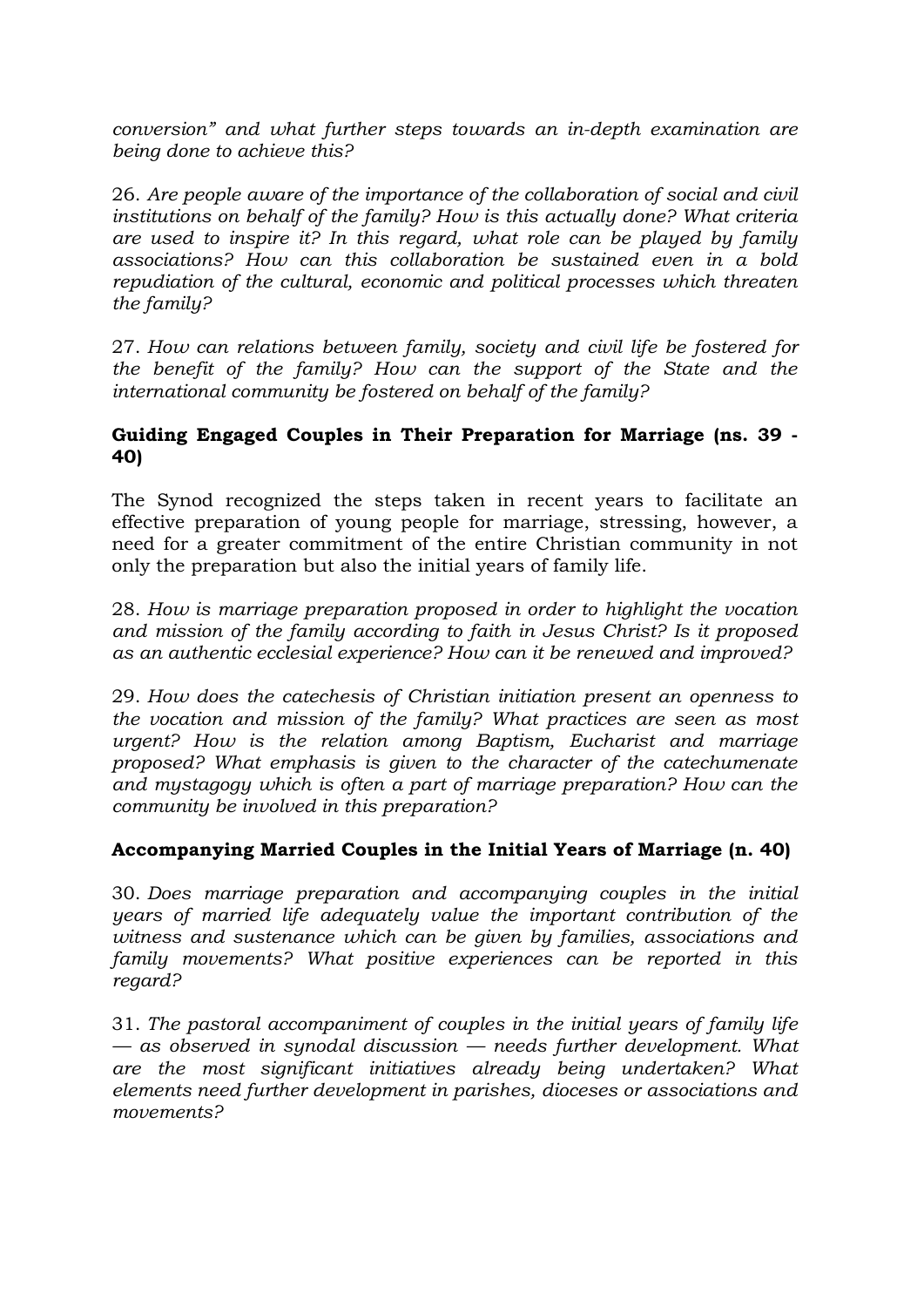# **Pastoral Care of Couples Civilly Married or Living Together (ns. 41 - 43)**

The Synod discussed diverse situations resulting from a multiplicity of cultural and economic factors, practices grounded in tradition, and the difficulty of young people to make lifetime commitments.

32. *What criteria in a proper pastoral discernment of individual situations are being considered in light the Church's teaching in which the primary elements of marriage are unity, indissolubility and openness to life?*

33. *Is the Christian community able to be pastorally involved in these situations? How can it assist in discerning the positive and negative elements in the life of persons united in a civil marriage so as to guide and sustain them on a path of growth and conversion towards the Sacrament of Matrimony? How can those living together be assisted to decide to marry?*

34. *In a particular way, what response is to be given to problems arising from the continuity of traditional forms of marriage in stages or those between families?*

## **Caring for Wounded Families (Separated, Divorced and Not Remarried, Divorced and Remarried, Single-Parent Families) (ns. 44 - 54)**

Synod discussion highlighted the need for a pastoral based on *the art of accompaniment*, "the pace of [which] must be steady and reassuring, reflecting our closeness and our compassionate gaze which also heals, liberates and encourages growth in the Christian life"(*Evangelii Gaudium*, 169).

35. *Is the Christian community in a position to undertake the care of all wounded families so that they can experience the Father's mercy? How does the Christian community engage in removing the social and economic factors which often determine this situation? What steps have been taken and what can be done to increase this activity and the sense of mission which sustains it?*

36. *How can the identification of shared pastoral guidelines be fostered at the level of the particular Church? In this regard, how can a dialogue be developed among the various particular Churches* cum Petro and sub Petro*?*

37. *How can the procedure to determine cases of nullity be made more accessible, streamlined and possibly without expense?*

38. *With regard to the divorced and remarried, pastoral practice concerning the sacraments needs to be further studied, including assessment of the Orthodox practice and taking into account "the distinction between an objective sinful situation and extenuating circumstances" (n. 52). What are the prospects in such a case? What is possible? What suggestions can be*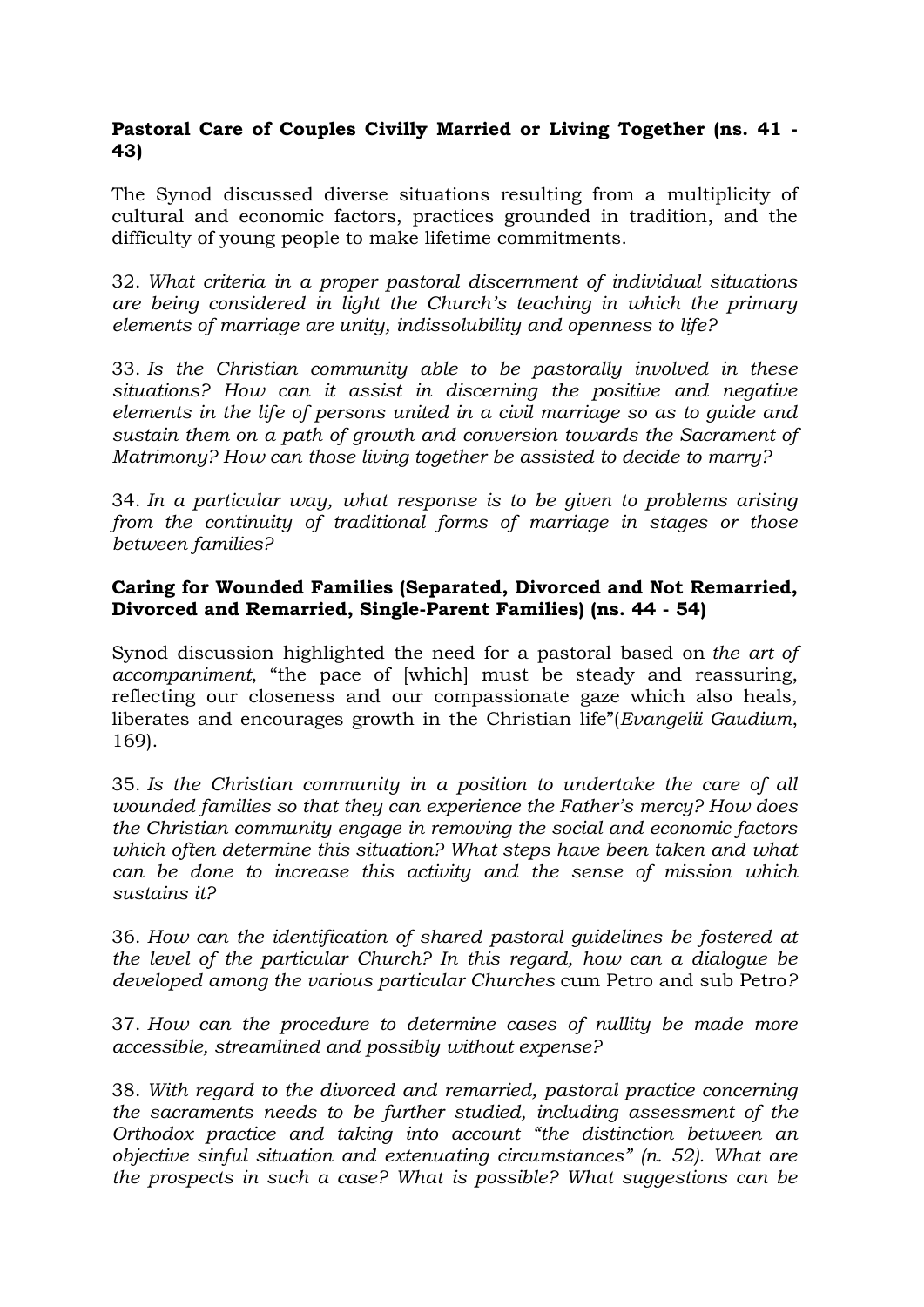*offered to resolve forms of undue or unnecessary impediments?*

39. *Does current legislation provide a valid response to the challenges resulting from mixed marriages or interreligious marriages? Should other elements be taken into account?*

# **Pastoral Attention towards Persons with Homosexual Tendencies (ns. 55 - 56)**

The pastoral care of persons with homosexual tendencies poses new challenges today, due to the manner in which their rights are proposed in society.

40. *How can the Christian community give pastoral attention to families with persons with homosexual tendencies? What are the responses that, in light of cultural sensitivities, are considered to be most appropriate? While avoiding any unjust discrimination, how can such persons receive pastoral care in these situations in light of the Gospel? How can God's will be proposed to them in their situation?*

# **The Transmission of Life and the Challenge of a Declining Birthrate (ns. 57 - 59)**

The transmission of life is a fundamental element in the vocation and mission of the family: "They should know they are thereby cooperators with the love of God the Creator, and are, so to speak, the interpreters of that love in the task of transmitting human life and to raising children; this has to be considered their proper mission" (*Gaudium et Spes*, 50).

41. *What are the most significant steps that have been taken to announce and effectively promote the beauty and dignity of becoming a mother or father, in light, for example, of* Humanae Vitae *of Blessed Pope Paul VI? How can dialogue be promoted with the sciences and biomedical technologies in a way that respects the human ecology of reproduction?*

42. *A generous maternity / paternity needs structures and tools. Does the Christian community exercise an effective solidarity and support? How? Is it courageous in proposing valid solutions even at a socio-political level? How can adoption and foster-parenting be encouraged as a powerful sign of fruitful generosity? How can the care and respect of children be promoted?*

43. *The Christian lives maternity / paternity as a response to a vocation. Is this vocation sufficiently emphasized in catechesis? What formation is offered so that it might effectively guide the consciences of married couples? Are people aware of the grave consequences of demographic change?*

44. *How does the Church combat the scourge of abortion and foster an effective culture of life?*